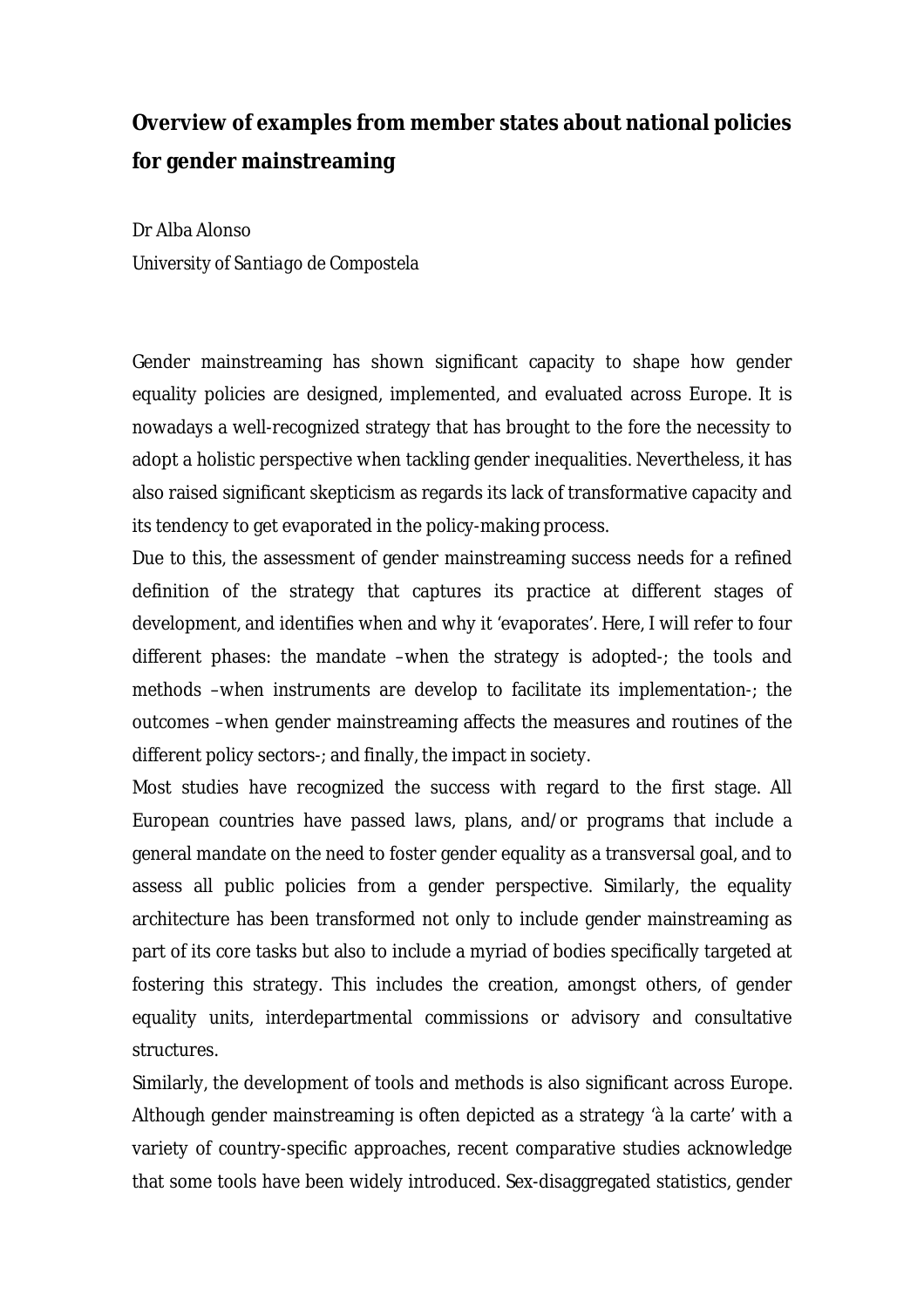training, public consultations, and research on gender issues, for instance, represent an integral part of gender mainstreaming toolkits. Conversely, more complex instruments such as gender impact assessment and gender budgeting are much less generalized.

Despite this progress, the impact of gender mainstreaming on policy outcomes and organizational routines remains rather limited. Even though some policy sectors – such as education and employment- show some significant developments, the strategy is not an integral part of the policy-making process in the different countries –albeit with significant variations-. The adoption and introduction of its main tools are therefore necessary but not sufficient conditions for an effective implementation. The strategy is subject to resistances both in the form of lack of action and of active opposition.

What are the elements that could increase its effectiveness in bringing policy change? A growing body of literature engages with the practice of the different tools and methods, and highlights, amongst others, the importance of the following factors:

- Leadership and commitment: gender equality can only evolve from an issue-specific goal into a transversal goal if the leaders of a given institution actively support it in a daily basis.
- Legislative framework: a strong legislative framework regulating gender mainstreaming methods fosters their implementation in all areas and by different governments, and provides with a set of goals and measures to be implemented in the different policy sectors (gender parity, reconciliation between work and family life, elimination of gender stereotypes etc.), also in times of backlash.
- Toolkit: gender mainstreaming tools and methods are more effective if conceived collectively and not as isolated projects. For instance, the successful implementation of gender impact assessment is only viable if gender training, gender knowledge, and sex-disaggregated statistics are in place.
- Tailor-made instruments: tools and methods should be adapted to the particular institutional and political context to increase their effectiveness and minimize resistances.